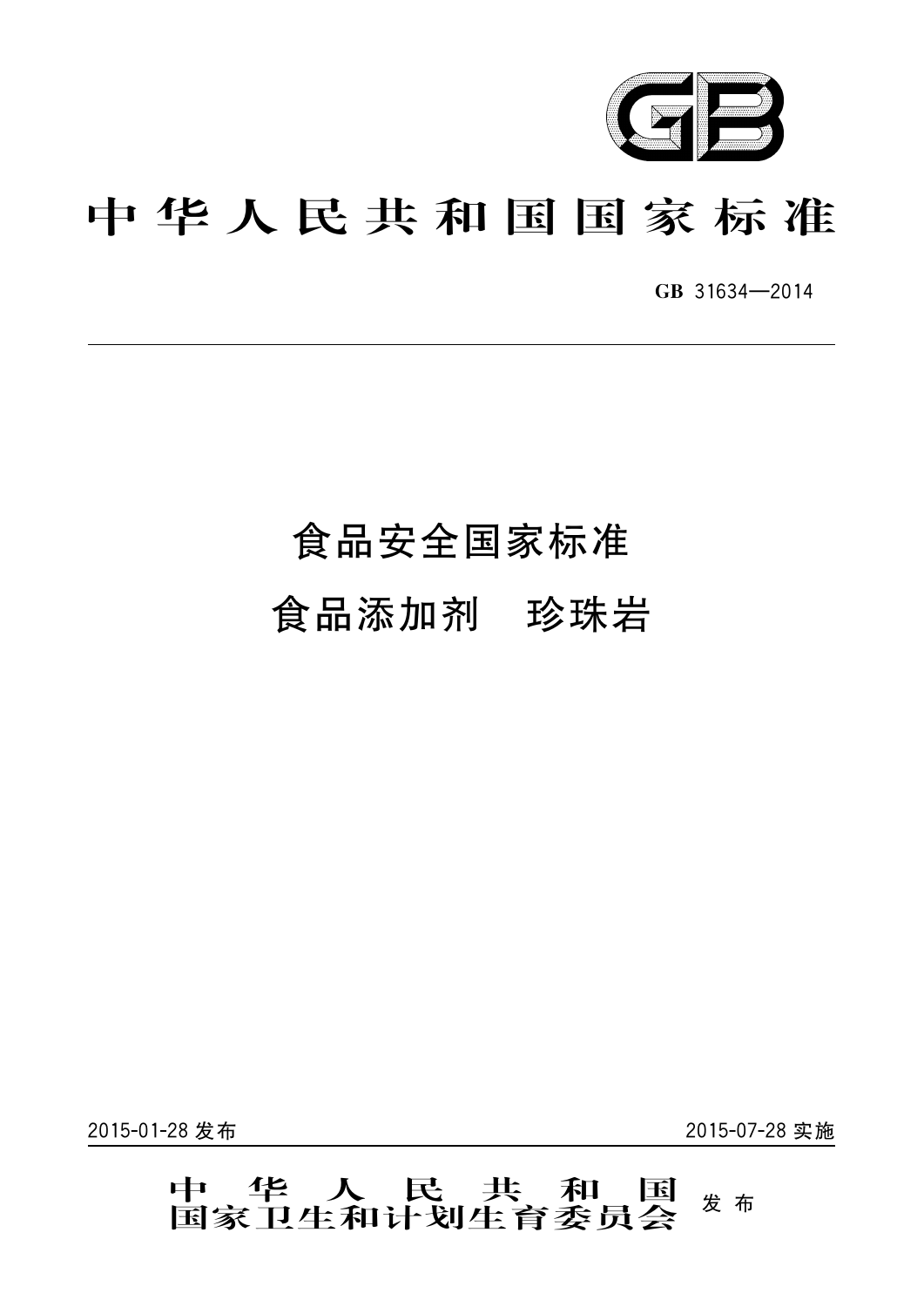# 食品安全国家标准

# 食品添加剂 珍珠岩

# 1 范围

本标准适用于经加热膨胀后,研磨、破碎分级制得的食品添加剂珍珠岩。

# 2 技术要求

# 2.1 感官要求

应符合表 1 的规定。

## 表 1 感官要求

| 项<br>目 | 要<br>求 | 检验方法                 |
|--------|--------|----------------------|
| 色泽     | 白色     | 取适量试样置于 50 mL 烧杯中,在自 |
| 状态     | 粉末     | 然光下观察色泽和状态           |

# 2.2 理化指标

应符合表 2 的规定。

# 表 2 理化指标

| 项目                  | 指标       | 检验方法       |
|---------------------|----------|------------|
| 水可溶物(w)/%           | 0.20     | 附录 A 中 A.4 |
| pH                  | $5 - 11$ | A.5        |
| 干燥减量(w)/%           | 3.0      | A.6        |
| 灼烧减量(w)/%           | 7.0      | A.7        |
| 无机砷(以 As 计)/(mg/kg) | 3.0      | A.8        |
| 铅 $(Pb)/(mg/kg)$    | 4        | A.9        |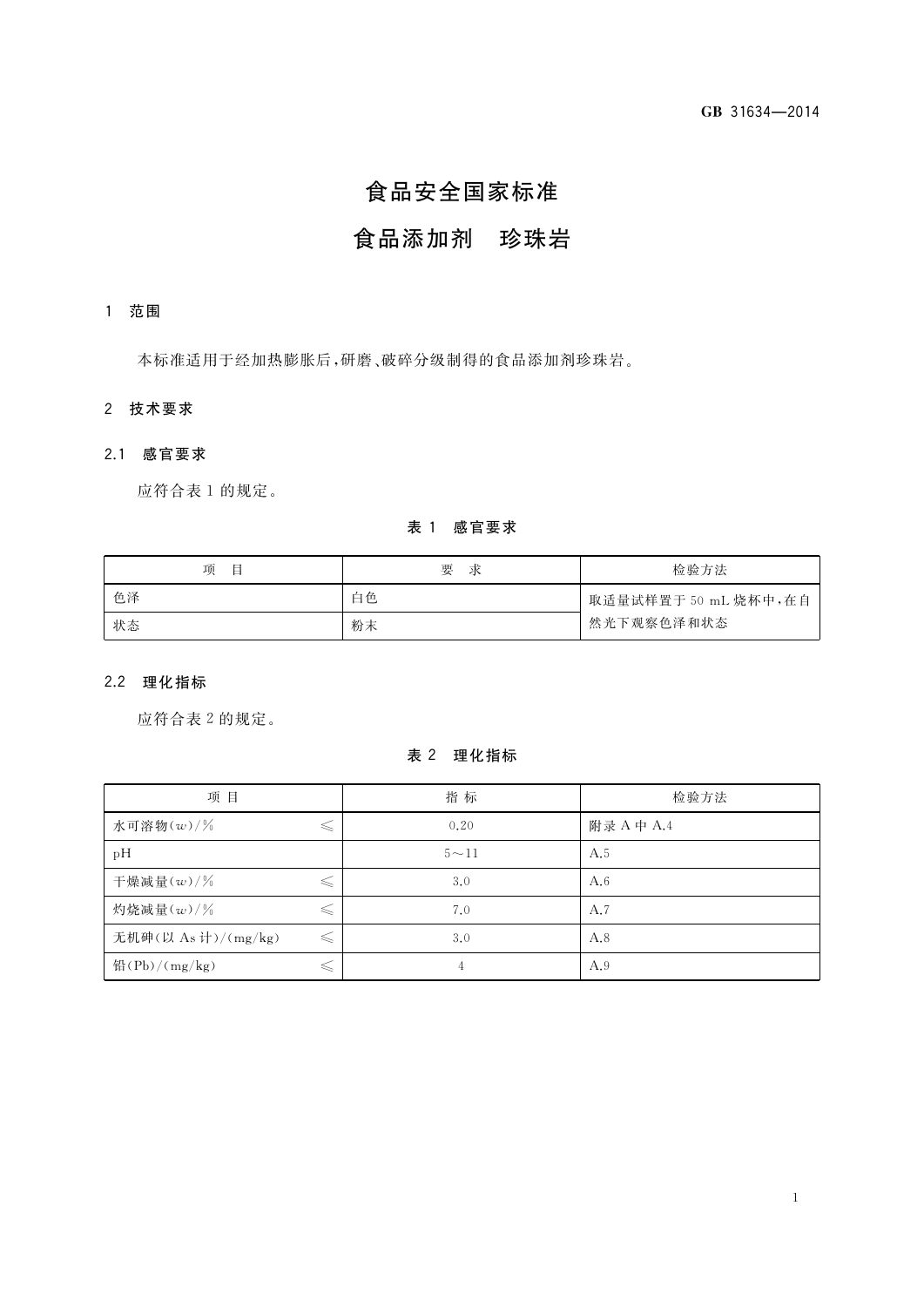# 附 录 A

#### 检验方法

#### A.1 警示

本标准的检验方法中使用的部分试剂具有毒性或腐蚀性,操作时应采取适当的安全和防护措施。

#### A.2 一般规定

本标准所用试剂和水,在没有注明其他要求时,均指分析纯试剂和 GB/T 6682 中规定的三级水。 本标准试验中所需杂质测定用标准溶液、制剂和制品,在没有注明其他要求时均按 GB/T 602、 GB/T 603规定制备。所用溶液在未注明用何种溶剂配制时,均指水溶液。

#### A.3 鉴别试验

#### A.3.1 试剂和材料

- A.3.1.1 盐酸溶液:1+3。
- A.3.1.2 氨水溶液:  $2+3$ 。
- A.3.1.3 氢氧化钠溶液: 40 g/L。
- A.3.1.4 酒石酸氢钠溶液:100 g/L。现用现配。
- A.3.1.5 甲基红指示液。
- A.3.1.6 石蕊试纸。

#### A.3.2 鉴别方法

#### A.3.2.1 试样溶液 A 的制备

称取 1.0 g试样,精确至 0.01 g,置于 100 mL 烧杯中,加入 25 mL 的盐酸溶液混合,盖上表面皿置 于水浴中加热 15 min, 冷却至室温并过滤。用氨水溶液调节滤液 pH=4.5, 并用石蕊试纸检测。滤液为 试样溶液 A 用于铝、钾、钠的鉴别。

# A.3.2.2 铝的鉴别

取 5 mL 试样溶液 A(A.3.2.1),滴加氨水溶液,生成白色胶状沉淀,加入过量的氨水溶液,沉淀不溶 解。滴加氢氧化钠溶液生成白色胶状沉淀,加入过量时沉淀溶解。

#### A.3.2.3 钾的鉴别

取 5 mL 试样溶液 A(A.3.2.1),滴加酒石酸氢钠溶液,会缓慢出现白色结晶沉淀。该溶液可溶于氨 水和氢氧化钠溶液中。用玻璃棒搅拌或加入少量的乙酸或乙醇可以加速沉淀的生成。

#### A.3.2.4 钠的鉴别

用盐酸润湿铂丝,在火焰上燃烧至无色,再蘸取少许试样溶液在火焰上燃烧,火焰即呈深黄色。

 $\overline{2}$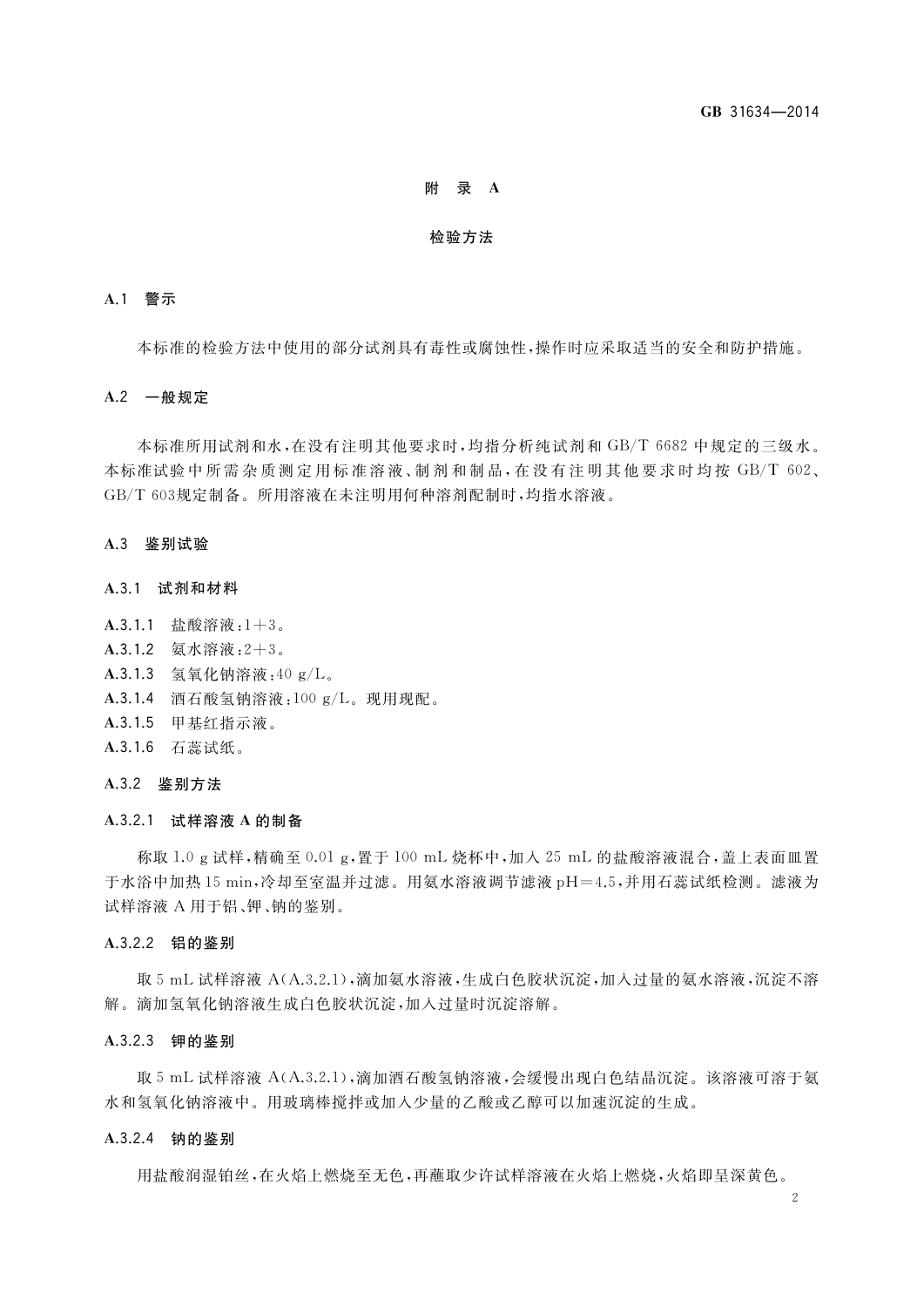## A.3.2.5 硅的鉴别

用铂丝环蘸取少量硫酸铵钠晶体,在火焰中使晶体熔融,形成熔融珠体。让熔融珠体接触样品,硅 浮现在熔融珠体表面,形成一种不透明的网状的结构。

#### A.4 水可溶物的测定

#### A.4.1 仪器和设备

- A.4.1.1 蒸发皿:100 mL。
- A.4.1.2 滤膜过滤器:与过滤膜配套。
- A.4.1.3 过滤膜: 材质为聚四氟乙烯或其他材质的过滤膜, 孔径为 0.45 µm。
- A.4.1.4 真空泵与过滤设备。
- A.4.1.5 电热恒温干燥箱:105 ℃±2 ℃。

### A.4.2 试样溶液 B 的制备

称取 10.0 g 试样,精确至 0.01 g。置于 250 mL 烧杯中,加入 100 mL 水,在水浴中加热 2 h,期间搅 拌,并补水至原体积。冷却后,用滤膜过滤器过滤,如滤液浑浊,再次抽滤。用水清洗烧杯和滤渣至滤液 至 100 mL,此溶液为溶液 B,用于测定溶液水可溶物和 pH。

#### A.4.3 分析步骤

移取 50 mL 试样溶液 B 至预先于 105 ℃ ± 2 ℃下干燥至质量恒定的蒸发皿中,在 105 ℃ ± 2 ℃下 干燥 2 h,冷却 30 min,称量。

#### A.4.4 结果计算

水可溶物的质量分数  $w_1$  按式(A.1)计算:

式中:

- 
- $m_2 \longrightarrow \rightarrow m_1$  一一十燥后蒸发皿质量, 单位为克(g);
- 100 -- 试样溶液的体积, 单位为毫升(mL);
- $m \longrightarrow \mathbb{R}$ 样的质量,单位为克(g);
- 50 ——移取试样溶液的体积,单位为毫升(mL)。

试验结果以平行测定结果的算术平均值为准。在重复性条件下获得的两次独立测定结果的绝对差 值不大于 0.01%。

#### A.5 pH 的测定

#### A.5.1 仪器、设备

pH 计:精度 0.02。

#### A.5.2 分析步骤

取适量的试样溶液 B,按 GB/T 9724 的规定测定其 pH。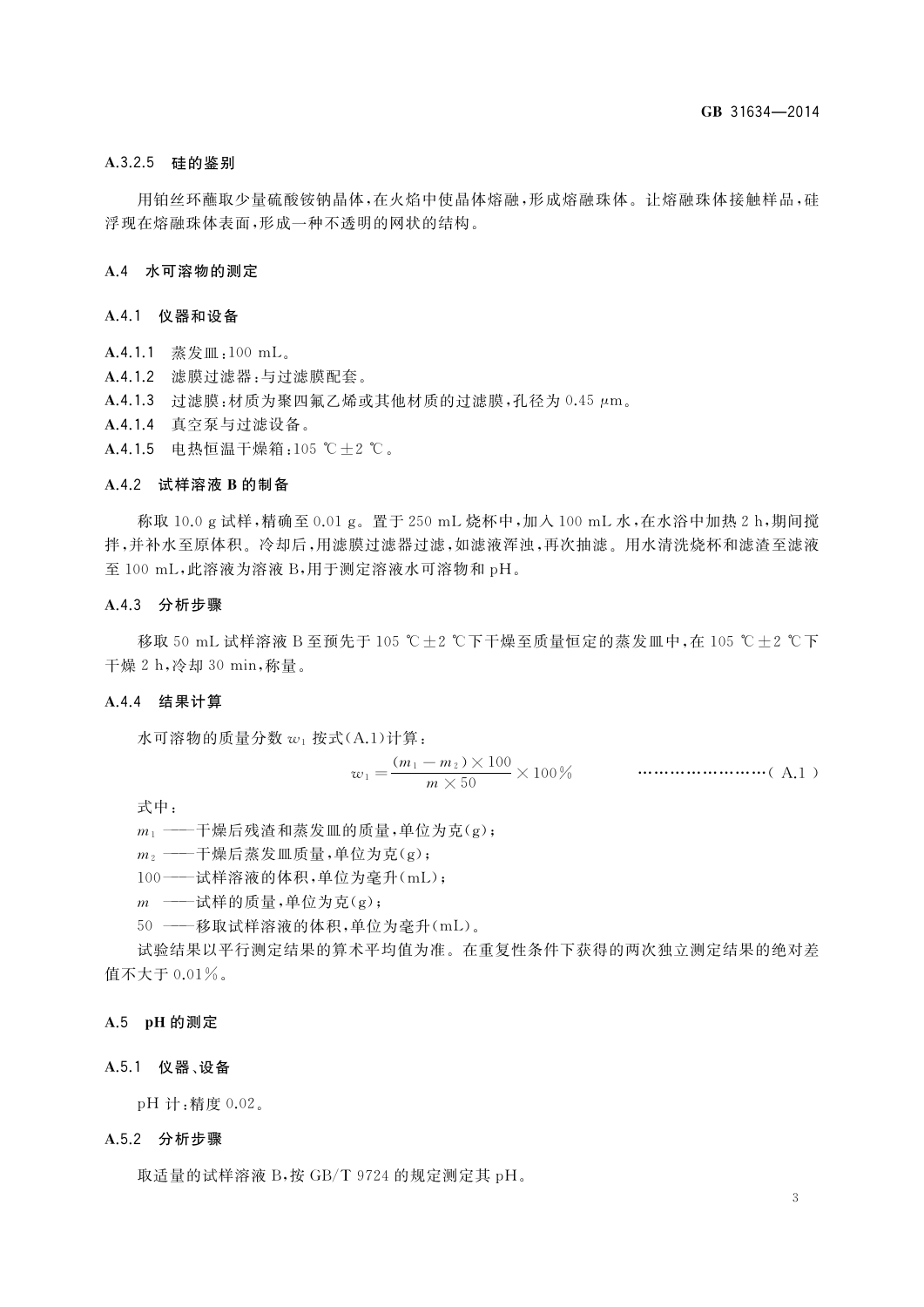#### A.6 干燥减量的测定

#### A.6.1 仪器和设备

A.6.1.1 称量瓶:  $\phi$ 30 mm × 25 mm。

A.6.1.2 电热恒温干燥箱:105 ℃±2 ℃。

#### A.6.2 分析步骤

在预先于105 ℃±2 ℃下干燥至质量恒定的称量瓶中称取约 2 g 试样,精确到 0.000 2 g,在 105 ℃±2 ℃下干燥 2 h,冷却 30 min,称量。

### A.6.3 结果计算

干燥减量的质量分数 w2 按式(A.2)计算:

式中:

 $m_1$  ——试样和称量瓶的质量,单位为克(g);

一干燥后试样和称量瓶质量,单位为克(g);  $m<sub>2</sub>$ 

 $m \longrightarrow$ 试样的质量,单位为克(g)。

试验结果以平行测定结果的算术平均值为准。在重复性条件下获得的两次独立测定结果的绝对差 值不大于 0.2 %。

#### A.7 灼烧减量的测定

#### A.7.1 仪器和设备

- A.7.1.1 瓷坩埚:50 mL。
- A.7.1.2 高温炉:1 000 ℃±50 ℃。

# A.7.2 分析步骤

在预先于1 000 ℃±50 ℃下灼烧至质量恒定的瓷坩埚中称取约 0.25 g 试样,精确到 0.000 2 g,在 1 000 ℃±50 ℃下灼烧 2 h,冷却 30 min,称量。

### A.7.3 结果计算

灼烧减量的质量分数  $w_3$  按式(A.3)计算:

式中:

 $m_1$  ——试样和瓷坩埚的质量,单位为克(g);

—灼烧后试样和瓷坩埚的质量,单位为克(g);  $m_2$  –

 $m \longrightarrow$ 试样的质量,单位为克(g)。

试验结果以平行测定结果的算术平均值为准。在重复性条件下获得的两次独立测定结果的绝对差 值不大于 0.5 %。